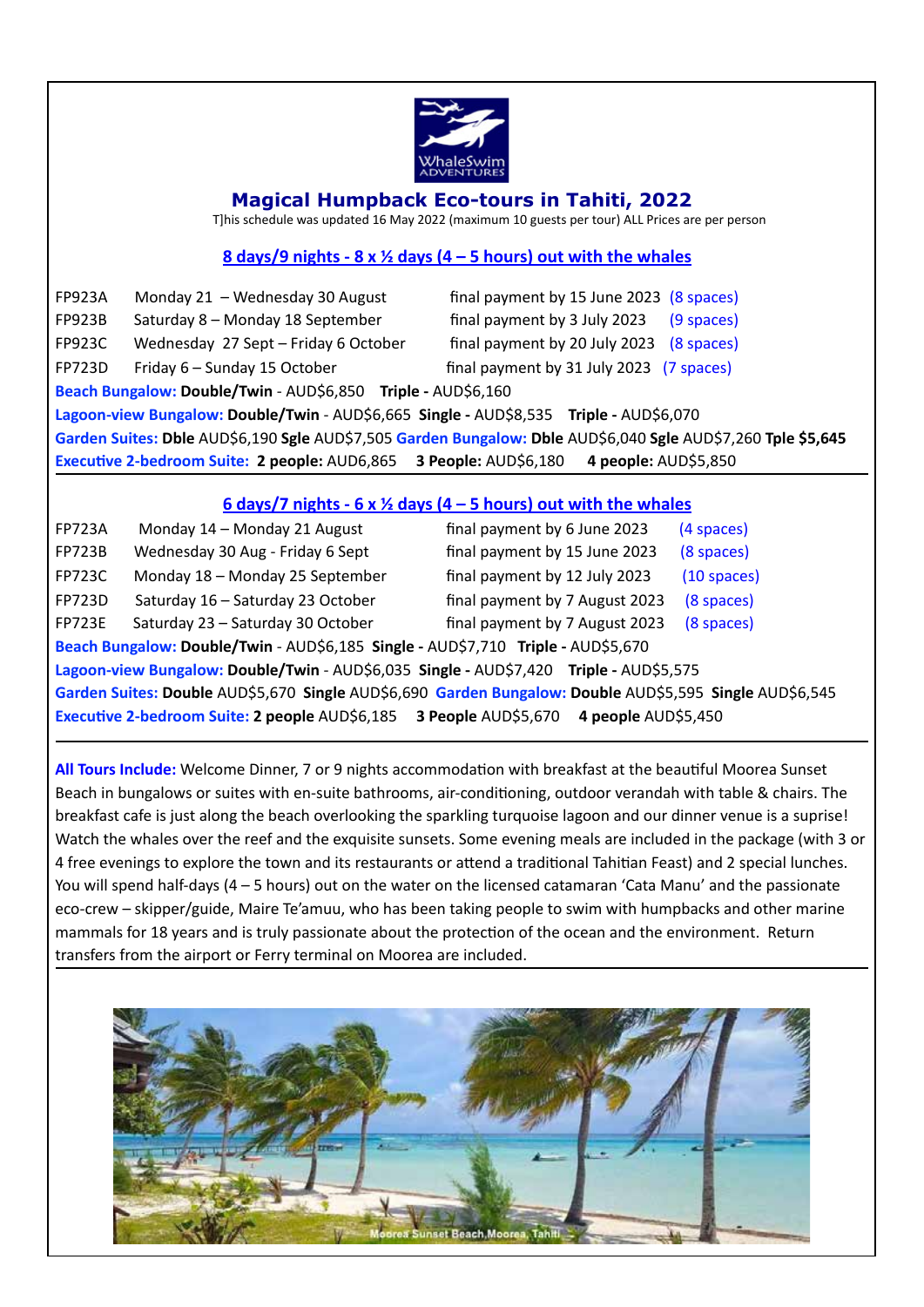## **Images of our accommodation, boats, crew whales and of Moorea Tahiti**

















 Fresh Mahimahi at Snack Mahana View from the Belverdere Coco Beach Café 







WhaleSwim crew - Teri'l, Sabri, Maire - Our boat - Cata Manu - Our mascot - Manu - Moorea lagoon